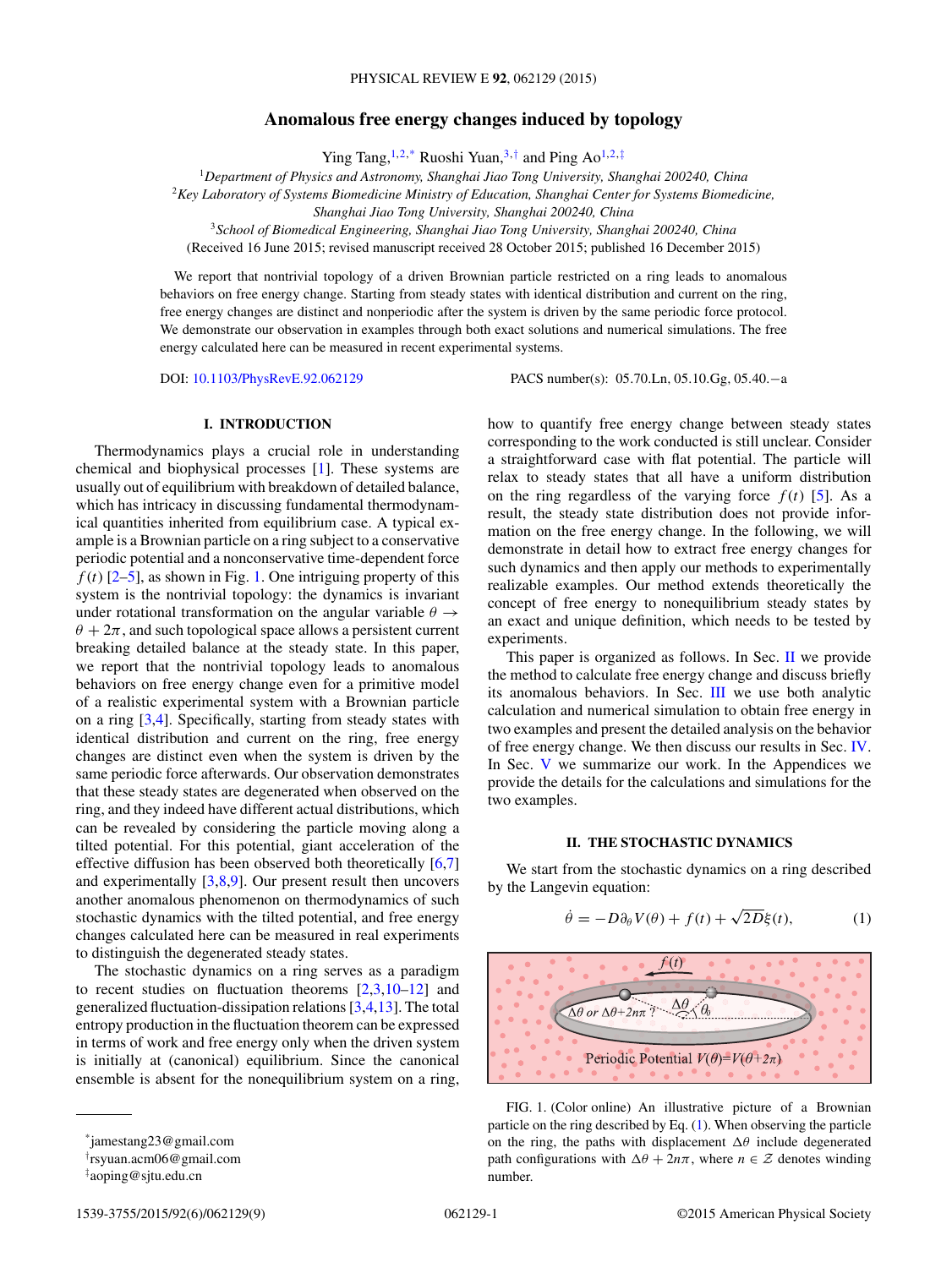<span id="page-1-0"></span>where  $\theta \in [0, 2\pi)$  denotes the angular variable on the ring, *D* is the diffusion constant,  $\xi(t)$  is a Gaussian white noise modeling the thermal bath with  $\langle \xi(t) \rangle = 0$ ,  $\langle \xi(t) \xi(s) \rangle = \delta(t - s)$ , and temperature *T* is set as unit. The time-dependent control parameter  $f(t)$  denotes a nonconservative force. Here the conservative potential function satisfies the periodic boundary condition:  $V(\theta) = V(\theta + 2\pi)$ , which guarantees the rotational symmetry of the dynamics on the ring. We have assumed that the Einstein relation  $D = T\mu$  holds in the nonequilibrium situation [\[3\]](#page-8-0), where  $\mu$  is the mobility constant. We have also used the overdamped approximation, and the case with inertial term can be discussed without essential difficulty. Equation [\(1\)](#page-0-0) can be applied to model a wide class of systems, including the Brownian motor  $[14]$ , the rotary motor protein  $[15]$ , and the Josephson junction [\[16,17\]](#page-8-0).

#### **A. Construction on tilted potential**

A time-dependent potential function [\[18\]](#page-8-0) is constructed with its gradient as the total drift force:

$$
\phi[\theta, f(t)] = V(\theta) - \frac{1}{D}f(t)\theta,
$$
\n(2)

and Eq. [\(1\)](#page-0-0) can be rewritten as  $\dot{\theta} = -D\partial_{\theta}\phi[\theta, f(t)] +$  $\sqrt{2D\xi(t)}$ . Note that  $\phi[\theta, f(t)] \neq \phi[\theta + 2\pi, f(t)]$ , and thus the particle is treated as moving in a tilted potential. The steady state of Eq. [\(1\)](#page-0-0) is typically not given by the Boltzmann-Gibbs distribution  $\exp(-\phi)/Z$  [or  $\exp(-V)/Z$ ] [\[19\]](#page-8-0), where *Z* is the partition function.

When driven by the force, the particle has different states when it completes one more circle on the ring, i.e., the states with different winding numbers are distinct. This property can be revealed by considering the particle moving along this tilted potential  $[5,20]$ . With using the tilted potential, the ring is mapped into real line  $R$ . Starting from an initial distribution on  $[0,2\pi)$ , the ensemble distribution of the particle flows outside  $[0,2\pi)$  to ( $-\infty$ ,  $+\infty$ ). The states of the system are determined by the actual ensemble distribution on the line. When observed on the ring, there can be degenerated states with the same distribution and current, and their actual ensemble distributions on real line are distinct (see Sec. [III\)](#page-2-0).

#### **B. Free energy**

In this subsection, we provide the procedure to extract free energy. In our previous work, we have generalized the free energy  $[21,22]$  to nonequilibrium steady states of stochastic dynamics with natural boundary condition. To our knowledge, the concept of free energy for nonequilibrium steady states of Eq. [\(1\)](#page-0-0) with periodic boundary condition has not been established before. Our method here is to extend Jarzynski's method [\[23\]](#page-8-0) to quantify free energy. We define the free energy by the ensemble average of the work conducted in Eq. (7). This ensemble average quantifies the energy change due to the work performed and can be obtained through measuring the work ensemble in experiments [\[24\]](#page-8-0). The present definition on free energy is consistent with that by the canonical partition function for system without nontrivial topology. For quantum systems with periodic boundary condition [\[25\]](#page-8-0), further generalization on free energy definition is needed.

To calculate the ensemble average, we should count the path degeneracy caused by the topological property of the ring: the angular variables  $\theta$  of the Brownian motion on the ring with different winding numbers are indistinguishable due to the rotational symmetry. Therefore, we construct an ensemble that counts paths with all winding numbers:

$$
\langle e^{-A} \rangle_{\text{PD}} = \int_0^{2\pi} d\theta_N \sum_{m=-\infty}^{\infty} \int_0^{2\pi} d\theta_0 P_{ss}(\theta_0, t_0)
$$
  
 
$$
\times P_A^m(\theta_N t_N | \theta_0 t_0), \tag{3}
$$

where *A* is a thermodynamical variable along a path, and  $P_A^m(\theta_N t_N | \theta_0 t_0) \doteq P^m(\theta_N t_N | \theta_0 t_0) e^{-A}$ . The initial state is assumed to obey the steady state distribution  $P_{ss}(\theta_0,t_0)$ . Here the weighted transition probability  $P_A^m(\theta_N t_N | \theta_0 t_0)$  is calculated by employing the path integral in the winding number representation [\[20\]](#page-8-0), where *m* denotes the winding number, and  $\langle \cdots \rangle_{\text{PD}}$  means the ensemble average with path degeneracy (PD). For each *m*, the path integral is [\[26,27\]](#page-8-0)

$$
P^{m}(\theta_{N}t_{N}|\theta_{0}t_{0}) = \int_{\theta_{0}}^{\theta_{N}+2\pi m} \mathcal{D}\theta \exp - \int_{t_{0}}^{t_{N}} \times \left[\frac{1}{4D}(\dot{\theta}+D\partial_{\theta}\phi)^{2} - \frac{1}{2}\frac{d(D\partial_{\theta}\phi)}{d\theta}\right]dt,
$$
\n(4)

with  $\int_{\theta_0}^{\theta_N+2\pi m} \mathcal{D}\theta \doteq \lim_{N\to\infty} \frac{1}{\sqrt{2\pi}}$  $\frac{1}{2\pi\tau\epsilon}\prod_{n=1}^{N-1}\int_{-\infty}^{\infty}\frac{d\theta_n}{\sqrt{2\pi\tau}}$  $\frac{d\theta_n}{2\pi\,\tau\epsilon}$ . Through a smooth map from the ring to the real line, we can do the path integration on the line with the point at time  $t_N$  being  $\theta_N + 2\pi m$  for the paths of winding number *m* [\[20\]](#page-8-0). If  $\theta_N$ goes one more complete circle,  $P^m$  becomes  $P^{m+1}$  while the ensemble average of work in the main text has to show no physical change, and thus the prefactor of  $P<sup>m</sup>$  is unity for all *m*. Note that the integral of the action function on the exponent obeys ordinary calculus, because we employ the Stratonovich interpretation and thus the prefactor of the Jacobian term is 1*/*2 [\[27\]](#page-8-0).

We use the definition of work for a single path  $[22,23,28]$ as variation of the time-dependent potential with respect to all the control parameters:

$$
W = \int_{t_0}^{t_N} dt \, \dot{f} \frac{\partial \phi}{\partial f}.
$$
 (5)

Then the ensemble average for the work with counting all winding numbers  $\langle e^{-W} \rangle_{\text{PD}}$  is given by Eq. (3) with weighted path integral of winding number *m*:

$$
P_W^m(\theta_N t_N | \theta_0 t_0) = P^m(\theta_N t_N | \theta_0 t_0) e^{-\int_{t_0}^{t_N} dt \dot{f}(\partial \phi/\partial f)}.
$$
 (6)

Free energy change is

$$
\Delta \mathcal{F} = -\ln \langle e^{-W} \rangle_{\text{PD}}.\tag{7}
$$

When the control parameter stops varying and becomes a nonzero constant afterwards, the system will finally relax to a nonequilibrium steady state. As  $\dot{f} = 0$  in the process of relaxation, the free energy does not change during this period. When driven by the force, the particle on the ring has different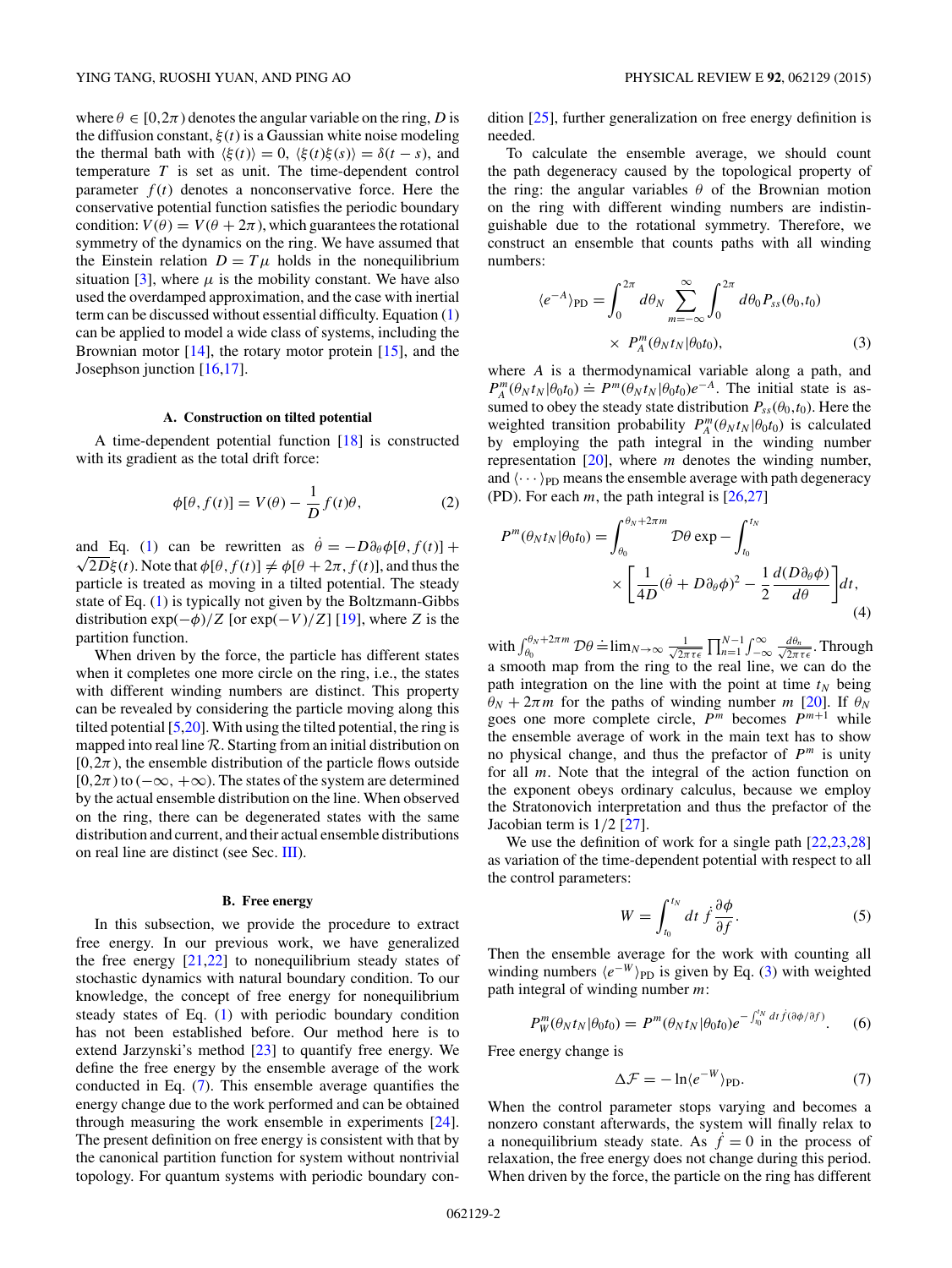<span id="page-2-0"></span>

FIG. 2. (Color online) Free energy changes of Eq. (8) with  $f(t) = \sin \omega t$ . The ensemble distributions observed on the ring at time  $t = 0.4\pi, 8\pi$  are all uniform, with the same free energy and current (degenerated states). Their actual distributions along the tilted potential on real line are different, and free energy changes afterwards are distinct. The slopes of the dashed lines connecting alternate peaks are the same from Eq. [\(12\)](#page-3-0). The parameters are  $t_0 = 0$ ,  $D = \omega = 1$ .

states when it completes one more circle. Therefore, winding numbers should be taken as an additional state variable. Then the free energy definition is unique for the nonequilibrium steady state with a specific winding number.

The distinct actual ensemble distributions of the degenerated states with the same distribution and current observed on the ring lead to different free energy changes even when driven by the same force protocol. Take Eq. (8) below as an example: the steady state distribution observed on the ring is always uniform, and there are different states all with zero current (force), as shown in Fig. 2. Starting from these degenerated states, free energy changes are distinct even under the same periodic force  $f(t) = \sin \omega t$ , and the maximum of free energy is enhanced after each  $2\pi$  period. On the other hand, free energy change calculated by Eq. [\(7\)](#page-1-0) under periodic force does not show such anomalous behaviors for systems without nontrivial topology  $[22,23,29]$ , where the variation of free energy under periodic force is typically periodic.

Originally, Jarzynski equality connects the free energy difference between equilibriums and the work of nonequilibrium process:  $\langle e^{-W} \rangle_{\text{path}} = e^{-\Delta \mathcal{F}}$  [\[23,24,30,31\]](#page-8-0). It could not be applied directly to the present dynamics with nontrivial topology: due to the breakdown of detailed balance, the free energy in Jarzynski equality can no longer be generally defined by the equilibrium canonical ensemble. Here, as an alternative treatment of Jarzynski, we define free energy difference between steady states through calculating  $\langle e^{-W} \rangle_{\text{PD}}$ . Our method agrees with that of Jarzynski for systems without nontrivial topology and extends the free energy definition in a consistent manner to systems with nontrivial topology. This free energy corresponds to the work conducted, and can also be measured experimentally to distinguish the degenerated steady states with the same distribution and current observed on the ring (see Sec. [IV\)](#page-3-0).

# **III. FREE ENERGY CALCULATION IN EXAMPLES**

### **A. First example**

We next calculate free energy change in two examples. The first has a flat conservative potential:

$$
\dot{\theta} = f(t) + \sqrt{2D}\xi(t). \tag{8}
$$

The time-dependent potential function is  $\phi[\theta, f(t)] =$  $-f(t)\theta/D$ . The steady state with distribution  $P_{ss}$  has a current  $J_{ss} = f(t)P_{ss}$  and its average  $\langle \dot{\theta} \rangle_{ss} = f(t)$ . By solving the path integral with choosing the initial distribution  $P_{ss}(\theta_0,t_0)$  =  $\delta(\theta - \theta_0)$  in Appendix [A,](#page-4-0) we obtain the transition probability  $P(\theta_N t_N | t_0) = \theta_3 \{[-\theta_N + \int_{t_0}^{t_N} f(t) dt\}/2, i D\Delta t / π]/2π$  →  $1/2\pi$  when  $t_N \to \infty$ , where  $\theta_3$  is the Jacobi theta function [\[32\]](#page-8-0). Note that the Hatano-Sasa relation [\[2\]](#page-8-0) is straightforwardly satisfied in this example.

We consider the driving process that starts from a steady state distribution  $P_{ss}(\theta_0,t_0)$  on  $[0,2\pi)$  and continues to time  $t_N$ . From the work formula [Eq.  $(5)$ ], we have  $W = -\int_{t_0}^{t_N} dt \, f\theta/D$ . With  $P_{ss}(\theta_0,t_0) = 1/2\pi$ , we obtain free energy by solving the path integral in Eq. [\(7\)](#page-1-0):

$$
-\Delta \mathcal{F} = \ln \left( \frac{D \{ e^{2\pi [f(t_N) - f(t_0)]/D} - 1 \}}{2\pi [f(t_N) - f(t_0)]} \right)
$$

$$
+ \frac{1}{D} f(t_N) \left[ \Delta t f(t_N) - \int_{t_0}^{t_N} f dt \right]. \tag{9}
$$

The detailed calculation is given in Appendix [A.](#page-4-0) When *f* (*t*) keeps constant,  $-\Delta \mathcal{F} = 0$  as  $W = 0$ . When the control parameter varies, free energy changes, and current strength also varies leading to different steady states. Therefore, free energy quantifies the energy to drive the system from one steady state to another, consistent with that used to connect two equilibriums [\[23,24,30\]](#page-8-0).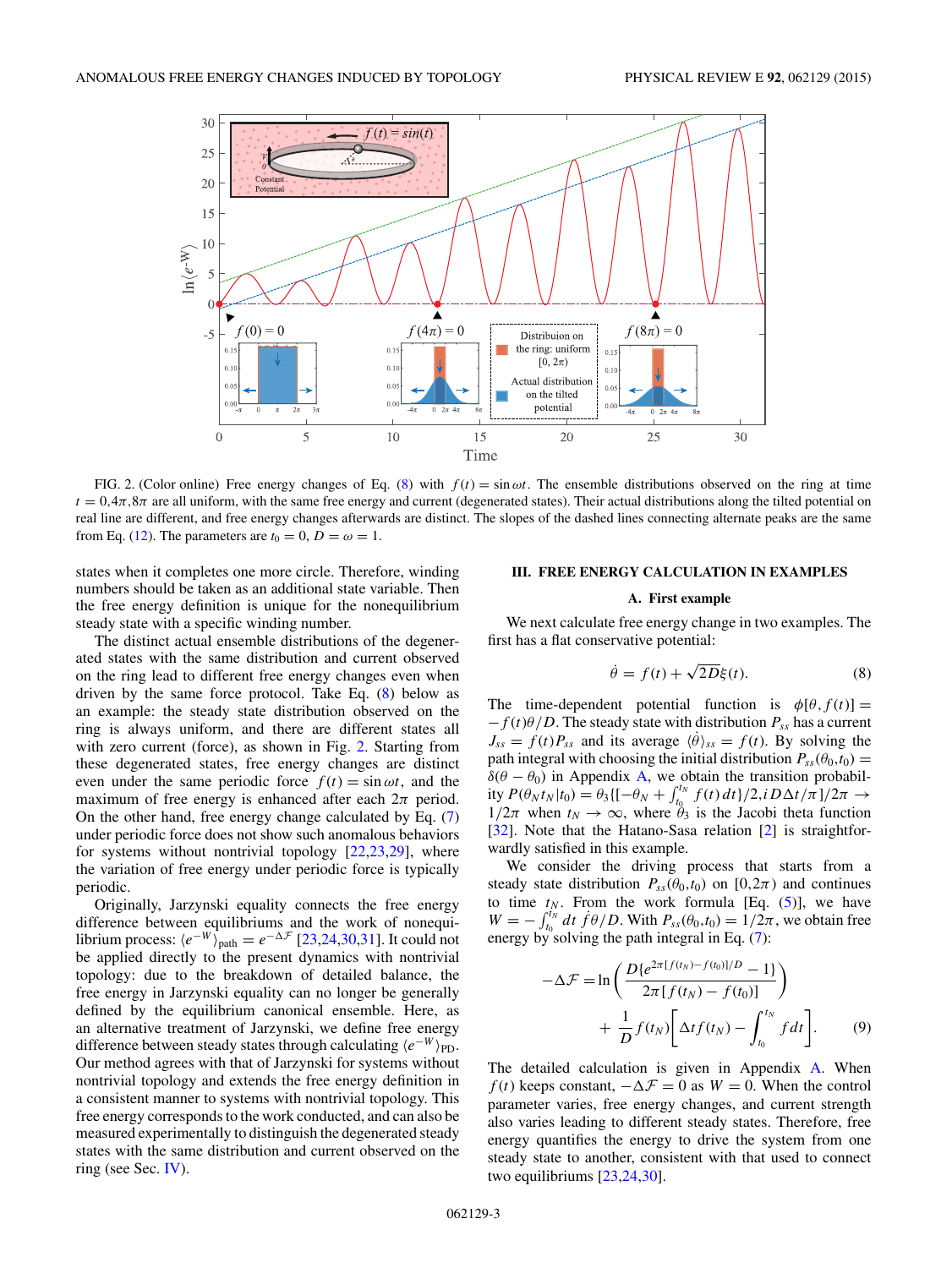<span id="page-3-0"></span>

FIG. 3. (Color online) Free energy changes of Eq. [\(8\)](#page-2-0) with different force protocols and Eq. (13) with linear force protocol. (a) The lines are plotted by the explicit formulas: (1) dotted line is  $f(t) = \Delta f \theta(t)$ , (2) dashed line is  $f(t) = at$ , (3) solid line is  $f(t) = \sin \omega t$ . The circles are simulations, which sample 300 000 paths. (b) The circles are simulation results with three different heights of the periodic potential:  $V_0 = 0.1$ ,  $V_0 = 5$ , and  $V_0 = 50$ . Two approximations for sufficiently large and small potential height are plotted and match the simulations in specific time regions. More data can be viewed in the Appendices. The parameters are  $t_0 = 0$ ,  $D = \Delta f = \omega = k_0 = 1$ , and  $a = 0.16$ .

We discuss different protocols of  $f(t)$ : (1) $f(t) = \Delta f \theta(t)$ with  $\theta(t)$  as a step function, (2)  $f(t) = at$ , (3)  $f(t) = \sin \omega t$ , and we separately have free energy changes  $-\Delta \mathcal{F}$ :

$$
\ln\{D(e^{2\pi\,\Delta f/D}-1)/(2\pi\,\Delta f)\},\tag{10}
$$

$$
\ln\{D\{e^{2\pi a\Delta t/D} - 1\}/(2\pi a\Delta t)\} + a^2 t_N \Delta t^2 / 2D, \qquad (11)
$$

$$
\ln\{D[e^{2\pi(\sin\omega t_N - \sin\omega t_0)/D} - 1]/[2\pi(\sin\omega t_N - \sin\omega t_0)]\}
$$
  
+ 
$$
\sin\omega t_N[\Delta t \sin\omega t_N - (\cos\omega t_0 - \cos\omega t_N)/\omega]/D.
$$
 (12)

The detailed calculation is given in Appendix [A.](#page-4-0) We also use simulation to sample  $-\Delta \mathcal{F}$ , and they match the explicit formulas well, as in Fig. 3. In addition, though we start from a steady state with zero current  $(f(0) = 0)$ , our method [Eq. [\(6\)](#page-1-0)] is applicable to cases with nonzero current initially by using the corresponding steady state distribution. We obtain results with various initial distributions in Appendix [A.](#page-4-0)

Under the force  $f(t) = \Delta f \theta(t)$ , free energy suddenly changes from zero to a finite value as the system moves to another state. After the sudden jump of the force, the system relaxes to a steady state without further free energy change. Further anomalous behaviors happen with the continuously varying forces. For  $f(t) = at$ , we have different varying speeds with distinct *a*. Consider driving processes with the same final force strength  $\Lambda = at_N$ , then  $-\Delta \mathcal{F} =$  $\ln\{D[e^{2\pi \Lambda/D} - 1]/(2\pi \Lambda)\} + \Lambda^2 t_N/2D$ . Note that for smaller *a*,  $t_N$  is larger to keep  $\Lambda$  constant, leading to a larger  $-\Delta \mathcal{F}$ . This says that even the final force strength is the same, free energy changes are different for distinct speeds of varying the linear force.

For  $f(t) = \sin t$ , when force is zero at  $t = n\pi (n \in \mathcal{Z})$ , free energy is zero, and the system has an uniform distribution on the ring. When force is nonzero, the system does not relax to an equilibrium but to a nonequilibrium steady state with current. The actual ensemble distribution of the particle on real line keeps changing due to the force and diffusion, and free energy changes can be different when the force protocols are the same. For example, the maximum of free energy is enhanced after each  $2\pi$  period, as in Fig. [2,](#page-2-0) and the reason is as follows. The system starts from a uniform distribution on [ $0,2\pi$ ) and keeps diffusing. The value of  $-\Delta \mathcal{F} = \ln \langle \exp(\int_{t_0}^{t_N} dt f \theta / D) \rangle$  raises after a  $2\pi$  period as shown in Eq. (12). Intuitively, the particle with larger  $\theta$  value moves a longer distance, which needs more work to drive it there.

We also observe an "undershooting" behavior of free energy change with  $f(t) = \sin t$ , where free energy can be negative during each time period of  $\pi/\omega$  as shown in Fig. [2.](#page-2-0) According to Eq. [\(9\)](#page-2-0), when time approaches to  $t = \pi/\omega$ ,  $f(t) = \sin \omega t$ is positive, but  $[\Delta t f(t_N) - \int_{t_0}^{t_N} f dt]$  can be negative, leading to negative free energy. This phenomenon is caused by the diffusion of the particle. Intuitively the particle keeps diffusing when dragged by the external force, and it requires more free energy when the force returns to zero than that when the force deviates from zero in each half period.

#### **B. Second example**

Another example is given by the Langevin equation:

$$
\dot{\theta} = V_0 k_0 \sin k_0 \theta + f(t) + \sqrt{2D} \xi(t), \tag{13}
$$

with the time-dependent potential function  $\phi[\theta, f(t)] =$  $[V_0 \cos k_0\theta - f(t)\theta]/D$ . As it is not straightforward to evaluate the path integral  $P^m(\theta_N t_N | \theta_0 t_0) = \int_{\theta_0}^{\theta_N + 2\pi m} \mathcal{D}\theta \exp{-\theta_0 t_N}$  $\int_{t_0}^{t_N} \{ [\dot{\theta} - V_0 k_0 \sin k_0 \theta - f(t)]^2 / 4D + V_0 k_0^2 \cos k_0 \theta / 2 \} dt$ , we use numerical simulations to obtain free energy. We plot the simulation results for the linear force protocol  $f(t) = at$  in Fig. 3.

The simulations for Eq.  $(13)$  are verified by the following approximations in specific parameters regions, as shown in Fig. 3. First, when the potential height  $V_0$  is large, the particle is trapped into the potential well, and the work becomes approximately  $W \approx -\theta_0 \int_{t_0}^{t_N} dt \, \dot{f}/D$ , where  $\theta_0$  is position of the minimum value in the potential well. As a result, free energy change  $-\Delta \mathcal{F} \approx \theta_0 \int_{t_0}^{t_N} f dt / D = a \theta_0 \Delta t / D$ . Second, when  $V_0$  is sufficiently small, we almost have the conservative potential flat as Eq. [\(8\)](#page-2-0) in a short time region, and we can approximately use the analytic result from Eq. [\(8\)](#page-2-0). The effect of the periodic potential accumulates when time goes on, and the simulation will eventually deviate from this approximation.

#### **IV. DISCUSSION**

The free energy changes obtained here can be tested in recent experimental systems such as the Brownian particle driven by a laser trap on a ring [\[3,4\]](#page-8-0). To experimentally prepare an initial equilibrium state of the system, we should stop the driving force and let the system relax for sufficient time. Within this period, the ensemble distribution on the line diffuses to infinity with approaching to zero everywhere. The distribution can then be treated as uniform on the ring, i.e., on an interval of real line with  $2\pi$  length such as [0,2 $\pi$ ). Next, we vary the force to another value with measuring the work conducted in this process [\[24\]](#page-8-0) and repeat the experiments for many times. Finally, we can obtain a converged value on the free energy change by Eq. [\(7\)](#page-1-0).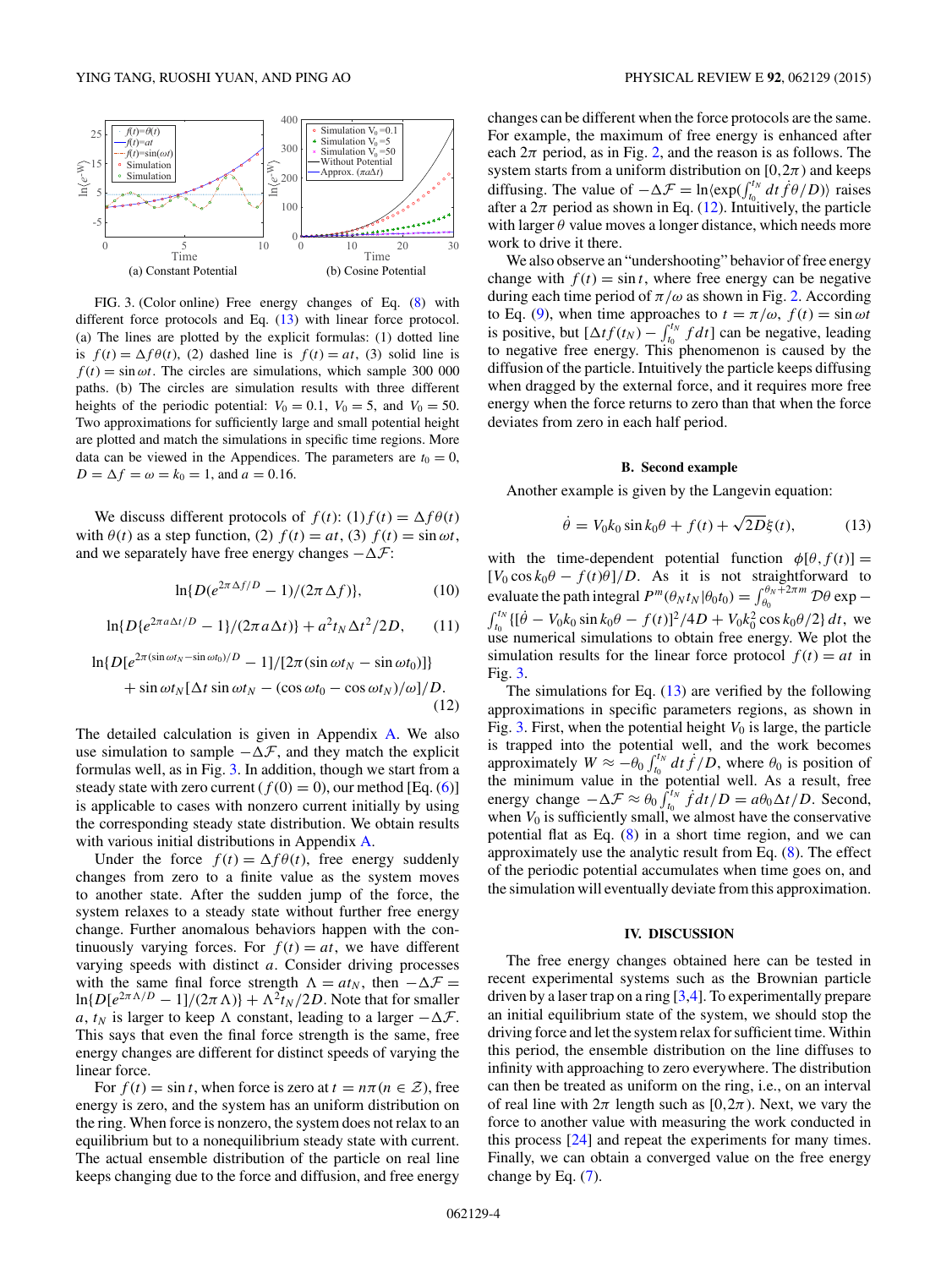<span id="page-4-0"></span>The origins of the breakdown of detailed balance in the previous works [\[21,22,33–36\]](#page-8-0) and here are different. The systems in Ref. [\[22\]](#page-8-0) are with a natural boundary condition, and the breakdown of detailed balance is caused by a dynamical part with nonzero curl. In those systems, we can still successfully construct the potential function leading to the Boltzmann-Gibbs distribution, and then the free energy is defined by the partition function. In the present work, we discuss the system Eq.  $(1)$  with periodic boundary condition [\[2,3,10,37\]](#page-8-0), and the nontrivial topology on a ring allows a current violating detailed balance. As a result, the steady state typically does not obey the Boltzmann-Gibbs distribution, and the free energy could no longer be obtained by the canonical ensemble.

Besides work, ensemble average for more thermodynamical variables can be calculated using Eq.  $(3)$  for systems with nontrivial topology, which can reveal richer thermodynamical information. For example, to quantify the energy dissipated into the environment, a kind of thermal energy can be obtained. For the example Eq. [\(8\)](#page-2-0), from heat  $Q = -\int_{t_0}^{t_N} dt \dot{\theta} f/D$ , we get thermal energy  $-\Delta T = 2 \int_{t_0}^{t_N} dt f^2/D$  (see details in the Appendices). This denotes the energy continuously put into the system in order to maintain the current as some thermal energy dissipates into the environment. The heat leads to the medium entropy production [\[2\]](#page-8-0), and the thermal energy change corresponds to its ensemble average.

### **V. CONCLUSION**

We have shown anomalous free energy changes by the nontrivial topology of the overdamped Langevin dynamics on a ring. We have demonstrated the anomalous behaviors in examples with both exact solutions and numerical simulations. The obtained free energy change is experimentally testable and can help to distinguish the degenerated steady states observed on the ring. The system Eq.  $(13)$  with periodic force can have richer phenomena including resonance. Future works also include conducting experiments to measure the energy changes calculated here and generalizing our treatment to a quantum regime.

#### **ACKNOWLEDGMENTS**

We thank Hong Qian, David Cai, Anthony J. Leggett, and Xiangjun Xing for the critical comments. This work is supported in part by the National 973 Project No. 2010CB529200 and by the Natural Science Foundation of China Projects No. NSFC61073087 and No. NSFC91029738.

### **APPENDIX A: DETAILED CALCULATION OF THE FIRST EXAMPLE**

In this Appendix, we give detailed calculation of the first example  $[Eq. (8)]$  $[Eq. (8)]$  $[Eq. (8)]$ . Its time-dependent potential function is

$$
\phi[\theta, f(t)] = -\frac{1}{D}f(t)\theta.
$$
 (A1)

## **1. Transition probability**

The path integral for the winding number *m* is

$$
P^{m}(\theta_{N}t_{N}|\theta_{0}t_{0}) = \int_{\theta_{0}}^{\theta_{N}+2\pi m} \mathcal{D}\theta
$$

$$
\times \exp\left\{-\int_{t_{0}}^{t_{N}} \frac{1}{4D}[\dot{\theta}-f(t)]^{2} dt\right\}. \quad (A2)
$$

We solve it by the semiclassical method below. The action is

$$
\mathbf{S} = \frac{1}{4D} \int_{t_0}^{t_N} [\dot{\theta} - f]^2 dt.
$$
 (A3)

Its Lagrangian equation is

$$
\ddot{\theta} - \dot{f} = 0,\tag{A4}
$$

which leads to the solution

$$
\theta(t) = \int_{t_0}^t f ds + At + B,\tag{A5}
$$

where *A* and *B* are undetermined coefficients. By applying the boundary condition, we have

$$
\theta_N = \int_{t_0}^{t_N} f ds + At_N + B, \quad \theta_0 = At_0 + B, \tag{A6}
$$

which gives

$$
A = \frac{\theta_N - \theta_0 - \int_{t_0}^{t_N} f ds}{\Delta t},
$$
  
\n
$$
B = \frac{-\theta_N t_0 + \theta_0 t_N + t_0 \int_{t_0}^{t_N} f ds}{\Delta t}.
$$
 (A7)

Then the action of the classical path is

$$
\mathbf{S} = \frac{1}{4D\Delta t} \bigg[ \theta_N - \theta_0 - \int_{t_0}^{t_N} f dt \bigg]^2. \tag{A8}
$$

Therefore, we have the transition probability for each winding number *m*:

$$
P^{m}(\theta_{N}t_{N}|\theta_{0}t_{0}) = \sqrt{\frac{1}{4\pi D\Delta t}} \exp\left\{-\frac{1}{4D\Delta t} \left[\theta_{N} + 2\pi m - \theta_{0} - \int_{t_{0}}^{t_{N}} f(t)dt\right]^{2}\right\}.
$$
 (A9)

If choosing the initial distribution  $\rho(\theta_0) = \delta(\theta - \theta_0)$ , the probability in the winding number representation is

$$
P(\theta_N t_N | t_0) = \frac{1}{2\pi} \theta_3 \bigg( -\frac{\theta_N - \int_{t_0}^{t_N} f(t) dt}{2}, \frac{iD\Delta t}{\pi} \bigg)
$$
  
= 
$$
\frac{1}{2\pi} \sum_{m=-\infty}^{\infty} e^{-D\Delta t m^2 - im[\theta_N - \int_{t_0}^{t_N} f(t) dt]}
$$
  

$$
\rightarrow \frac{1}{2\pi} \tag{A10}
$$

when  $t_N \to \infty$ .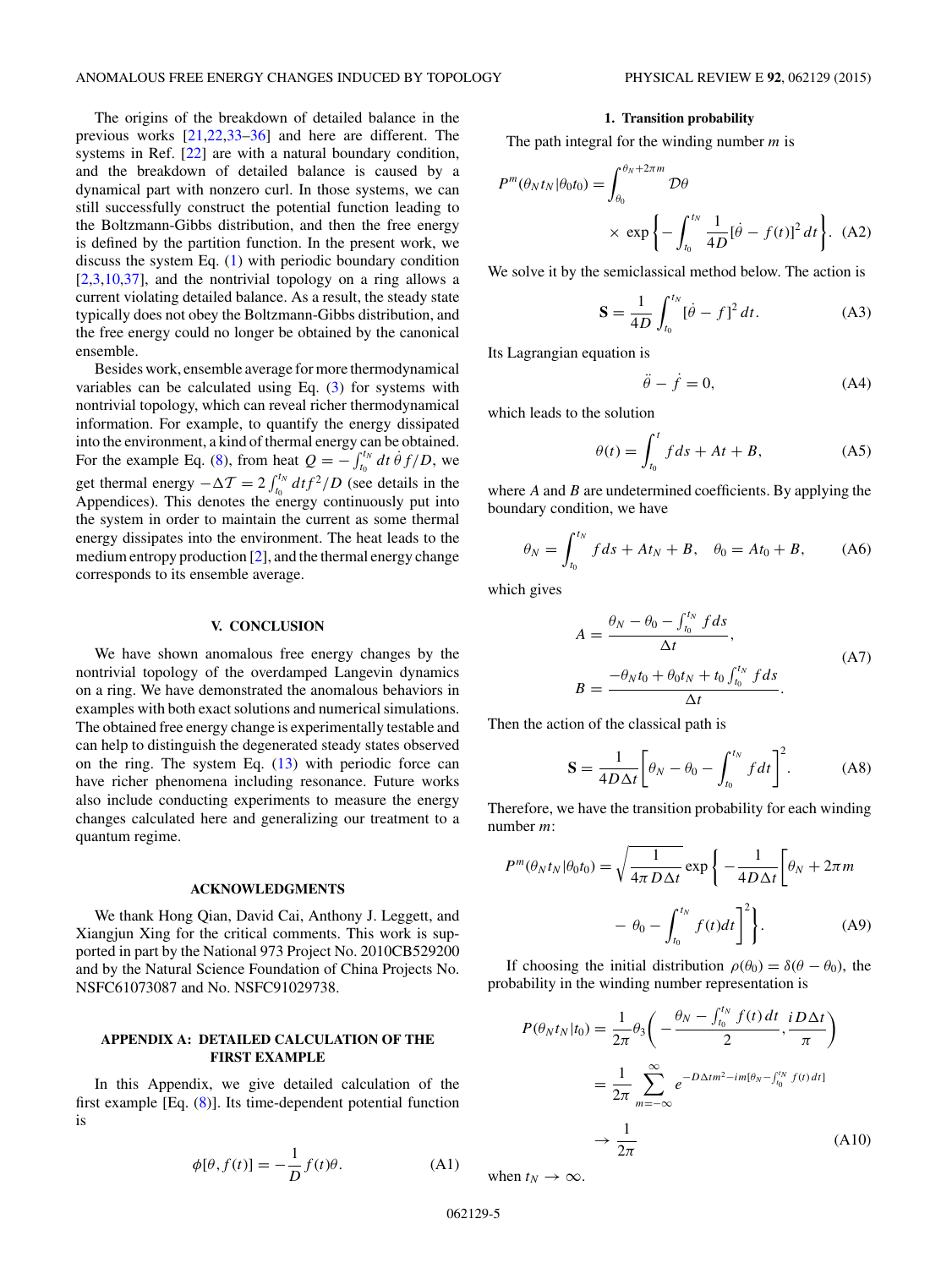# **2. Free energy**

Next, we consider the process of varying control parameters from time  $t_0$  to time  $t_N$ . The work is

$$
W = -\frac{1}{D} \int_{t_0}^{t_N} dt \dot{f} \theta.
$$
 (A11)

The weighting propagator for the work  $\langle e^{-W} \rangle_{\text{PD}}$  with winding number *m* is

$$
P_W^m(\theta_N t_N | \theta_0 t_0) = \int_{\theta_0}^{\theta_N + 2\pi m} \mathcal{D}\theta \exp\left\{-\int_{t_0}^{t_N} \frac{[\dot{\theta} - f(t)]^2}{4D} dt + \frac{1}{D} \int_{t_0}^{t_N} dt \dot{f}\theta\right\},\tag{A12}
$$

which can be calculated out explicitly by the similar method as above. We obtain the weighting propagator with winding number *m*:

$$
P_W^m(\theta_N t_N | \theta_0 t_0) = \sqrt{\frac{1}{4\pi D \Delta t}} \exp{-\frac{1}{4D \Delta t}} \left\{ \left[ \theta_N + 2\pi m - \theta_0 + \int_{t_0}^{t_N} f dt \right]^2 - 4\Delta t [f(t_N)(\theta_N + 2\pi m) - f(t_0)\theta_0] \right\}.
$$
 (A13)

We let the initial state obey the distribution  $\rho(\theta_0, t_0) = 1/2\pi$  on [0*,*2 $\pi$ ) and get

$$
\langle e^{-W} \rangle_{\text{PD}} = \int_{0}^{2\pi} d\theta_{N} \sum_{m=-\infty}^{\infty} \int_{0}^{2\pi} d\theta_{0} P_{ss}(\theta_{0}, t_{0}) P_{W}^{m}(\theta_{N} t_{N} | \theta_{0} t_{0})
$$
  
\n
$$
= \int_{0}^{2\pi} d\theta_{0} \frac{1}{2\pi} \int_{-\infty}^{\infty} d\theta_{N} \sqrt{\frac{1}{4\pi D\Delta t}} \exp{-\frac{1}{4D\Delta t}} \left\{ \left[ \theta_{N} - \theta_{0} + \int_{t_{0}}^{t_{N}} f dt \right]^{2} - 4\Delta t [f(t_{N})\theta_{N} - f(t_{0})\theta_{0}] \right\}
$$
  
\n
$$
= \frac{D \{ e^{2\pi [f(t_{N}) - f(t_{0})]/D} - 1 \}}{2\pi [f(t_{N}) - f(t_{0})]} \exp{\frac{1}{D} f(t_{N})} \left[ \Delta t f(t_{N}) - \int_{t_{0}}^{t_{N}} f dt \right].
$$
 (A14)

## **3. Thermal energy**

We can also calculate the ensemble average of the heat:

$$
Q \doteq -\frac{1}{D} \int_{t_0}^{t_N} dt \, \dot{\theta} f,\tag{A15}
$$

and the weighting propagator for the heat  $\langle e^{-Q} \rangle_{\text{PD}}$  with winding number *m* is

$$
P_{Q}^{m}(\theta_{N}t_{N}|\theta_{0}t_{0}) = \int_{\theta_{0}}^{\theta_{N}+2\pi m} \mathcal{D}\theta \exp\left\{-\int_{t_{0}}^{t_{N}} \frac{[\dot{\theta}-f(t)]^{2}}{4D} dt + \frac{1}{D} \int_{t_{0}}^{t_{N}} dt \, \dot{\theta} f\right\}.
$$
 (A16)

Similarly, by the semiclassical method, we obtain

$$
P_{Q}^{m}(\theta_{N}t_{N}|\theta_{0}t_{0}) = \sqrt{\frac{1}{4\pi D\Delta t}}\exp{-\frac{1}{4D\Delta t}\left\{\left[\theta_{N} + 2\pi m - \theta_{0} - 3\int_{t_{0}}^{t_{N}} f dt\right]^{2} - 8\Delta t\int_{t_{0}}^{t_{N}} dt f^{2}\right\}}.
$$
 (A17)

Let the initial state obey the distribution  $\rho(\theta_0, t_0) = 1/2\pi$  on [0*,*2*π*), and

$$
\langle e^{-Q} \rangle_{\text{PD}} = \int_0^{2\pi} d\theta_N \sum_{m=-\infty}^{\infty} \int_0^{2\pi} d\theta_0 P_{ss}(\theta_0, t_0) P_Q^m(\theta_N t_N | \theta_0 t_0) = \exp\left\{ \frac{2}{D} \int_{t_0}^{t_N} dt f^2 \right\}.
$$
 (A18)

## **4. Different force protocols**

For some special protocols of  $f(t)$ , we have the following: (1) When  $f(t) = f_0$  being a constant,

$$
\langle e^{-W} \rangle_{\rm PD} = 1,\tag{A19}
$$

$$
\langle e^{-Q} \rangle_{\text{PD}} = \exp\left\{ \frac{2}{D} f_0^2 \Delta t \right\}.
$$
 (A20)

(2) When  $f(t)$  is a step function with strength  $\Delta f$  starting at  $t_0$ ,  $\dot{f} = \Delta f \delta(t_0)$ , and

$$
\langle e^{-W} \rangle_{\rm PD} = \frac{D \{ e^{2\pi \Delta f/D} - 1 \}}{2\pi \Delta f},\tag{A21}
$$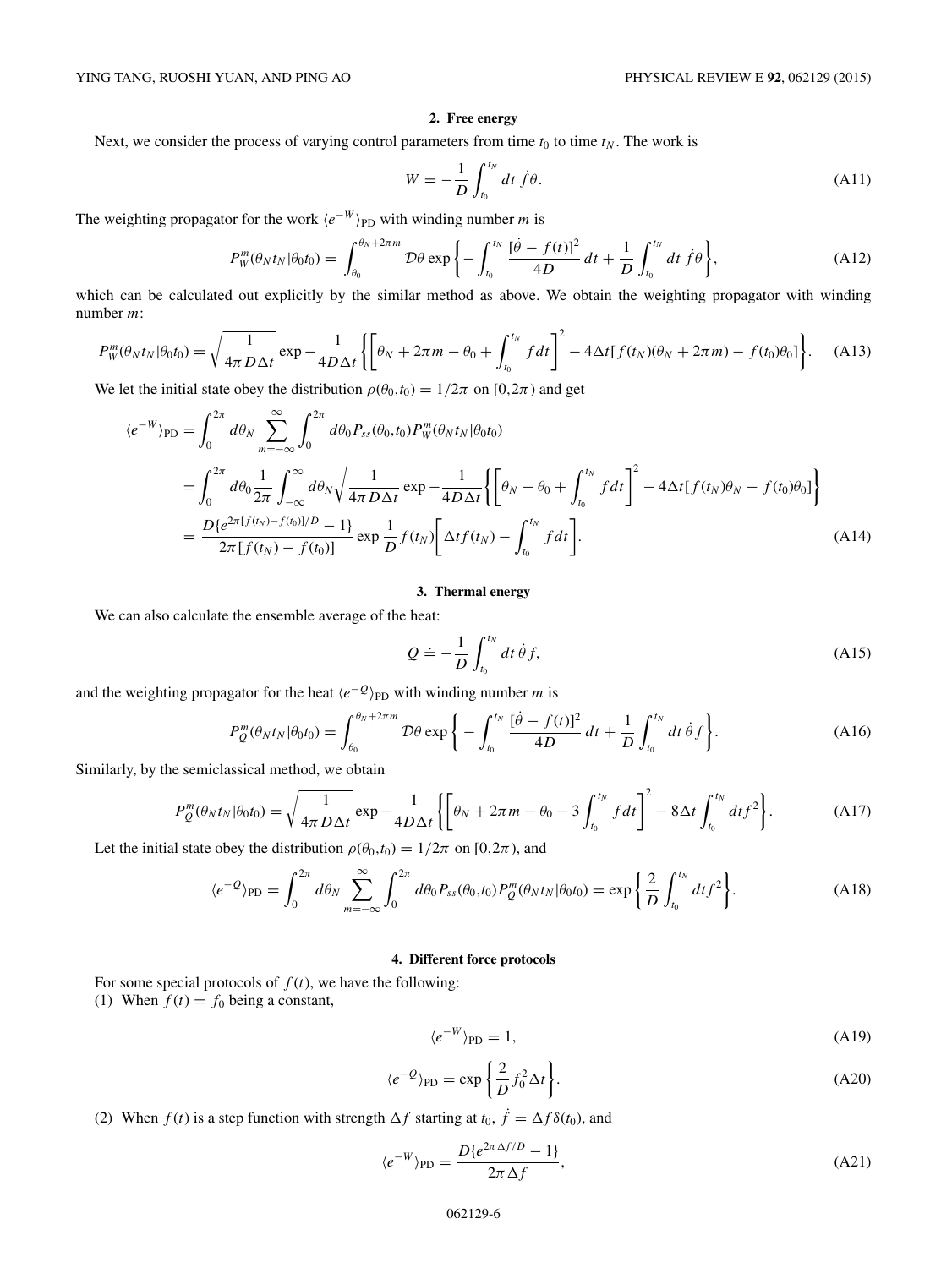$$
\langle e^{-Q} \rangle_{\text{PD}} = \exp\left\{ \frac{2}{D} (\Delta f)^2 \Delta t \right\}.
$$
 (A22)

(3) When  $f(t) = at$  is linear function with  $f(t_0) = 0$ ,  $\dot{f} = a$ , and

$$
\langle e^{-W} \rangle_{\text{PD}} = \frac{D \{ e^{2\pi a \Delta t/D} - 1 \}}{2\pi a \Delta t} \exp \left[ \frac{1}{2D} a^2 t_N (\Delta t)^2 \right],\tag{A23}
$$

$$
\langle e^{-Q} \rangle_{\rm PD} = \exp\left\{ \frac{2a^2}{D} \frac{t_N^3 - t_0^3}{3} \right\}.
$$
 (A24)

(4) When  $f(t) = \sin \omega t$ ,  $\dot{f}(t) = \omega \cos \omega t$ , and

$$
\langle e^{-W} \rangle_{\text{PD}} = \frac{D \{ e^{2\pi [\sin \omega t_N - \sin \omega t_0]/D} - 1 \}}{2\pi [\sin \omega t_N - \sin \omega t_0]} \exp \left\{ \frac{1}{D} \sin \omega t_N \left[ \Delta t \sin \omega t_N - \frac{1}{\omega} (\cos \omega t_0 - \cos \omega t_N) \right] \right\},\tag{A25}
$$

$$
\langle e^{-Q} \rangle_{\text{PD}} = \exp\left\{ \frac{1}{D} \left[ \Delta t - \frac{1}{2\omega} (\sin 2\omega t_N - \sin 2\omega t_0) \right] \right\}.
$$
 (A26)

If  $t_N - t_0 = 2\pi n/\omega (n \in \mathbb{Z}^+)$  and  $t_N = m\pi/\omega (m \in \mathbb{Z}^+)$ , then  $\langle e^{-W} \rangle_{\text{PD}} = 1$  and the free energy equals zero. The free energy and the thermal energy are equal to each other when  $\sin \omega t_N - \sin \omega t_0 = 0$  and  $t_N = (2m - 1)\pi/2\omega (m \in \mathbb{Z}^+).$ 

#### **5. Free energy with different initial distributions**

In the last subsection, we calculated the ensemble value by using the initial distribution on  $[0,2\pi)$ . Here we demonstrate that the result is different if we choose other initial distributions. In general, different initial distribution (including the uniform distribution with different intervals on real line) leads to distinct results of free energy, which is a consequence of applying the washboard potential. The choice of distribution depends on how to implement the initial state in real experiments.

First, we consider the uniform distribution on  $[-\pi,\pi)$  initially, and get

$$
\langle e^{-W} \rangle_{\text{PD}} = \int_{-\pi}^{\pi} d\theta_0 \frac{1}{2\pi} \exp \frac{1}{D} \left\{ \theta_0 [f(t_N) - f(t_0)] - f(t_N) \int_{t_0}^{t_N} f dt + \Delta t f^2(t_N) \right\}
$$
  
= 
$$
\frac{D \{ e^{\pi [f(t_N) - f(t_0)]/D} - e^{-\pi [f(t_N) - f(t_0)]/D} \}}{2\pi [f(t_N) - f(t_0)]} \exp \frac{1}{D} f(t_N) \left[ \Delta t f(t_N) - \int_{t_0}^{t_N} f dt \right].
$$
 (A27)

For the force  $f(t) = \sin \omega t$ , we obtain

$$
\langle e^{-W} \rangle_{\text{PD}} = \frac{D \{ e^{\pi [\sin \omega t_N - \sin \omega t_0]/D} - e^{-\pi [\sin \omega t_N - \sin \omega t_0]/D} \}}{2\pi [\sin \omega t_N - \sin \omega t_0]} \exp \frac{1}{D} \sin \omega t_N \left[ \Delta t \sin \omega t_N - \frac{1}{\omega} (\cos \omega t_0 - \cos \omega t_N) \right]. \tag{A28}
$$

Note that for  $t = \pi/2$  and  $t = 3\pi/2$  (with  $t_0 = 0$ ), the maximums of free energy change are now equal to each other. Thus, the consecutive two peaks of free energy, e.g.,  $t = \frac{\pi}{2}$  and  $t = \frac{3\pi}{2}$ , have the same height, different from that shown in Fig. [2,](#page-2-0) where we use the result with the initial distribution on [ $0, 2\pi$ ).

Second, we consider the delta distribution  $P_{ss}(\theta_0,t_0) = \delta(\theta_0)$  initially and get

$$
\langle e^{-W} \rangle_{\text{PD}} = \int_{-\infty}^{\infty} d\theta_0 \delta(\theta_0) \exp \frac{1}{D} \left\{ \theta_0 [f(t_N) - f(t_0)] - f(t_N) \int_{t_0}^{t_N} f dt + \Delta t f^2(t_N) \right\}
$$
  
=  $\exp \frac{1}{D} f(t_N) \left[ \Delta t f(t_N) - \int_{t_0}^{t_N} f dt \right].$  (A29)

For the force  $f(t) = \sin \omega t$ , we obtain

$$
\langle e^{-W} \rangle_{\text{PD}} = \exp \frac{1}{D} \sin \omega t_N \bigg[ \Delta t \sin \omega t_N - \frac{1}{\omega} (\cos \omega t_0 - \cos \omega t_N) \bigg]. \tag{A30}
$$

#### **6. Numerical simulation**

The Langevin equation in the difference form is

$$
d\theta = f(t) dt + \sqrt{2D} dW(t).
$$
 (A31)

Starting from a delta distribution  $\delta(\theta_0)$  at time  $t_0 = 0$ , we can sample Eq.  $(A31)$  with  $f(t) = 0$  for sufficiently long time and

get a normalized steady state distribution 
$$
P_{ss}(\theta)
$$
. The path ensemble for the work can be sampled by

$$
\langle e^{-W} \rangle_{\text{PD}} = \sum_{\theta(t_0) \in P_{ss}(\theta)} \sum_{\text{path}} \exp\left[\frac{1}{D} \sum_{n=0}^{N} \dot{f}(t_n) \theta(t_n) dt\right], \quad (A32)
$$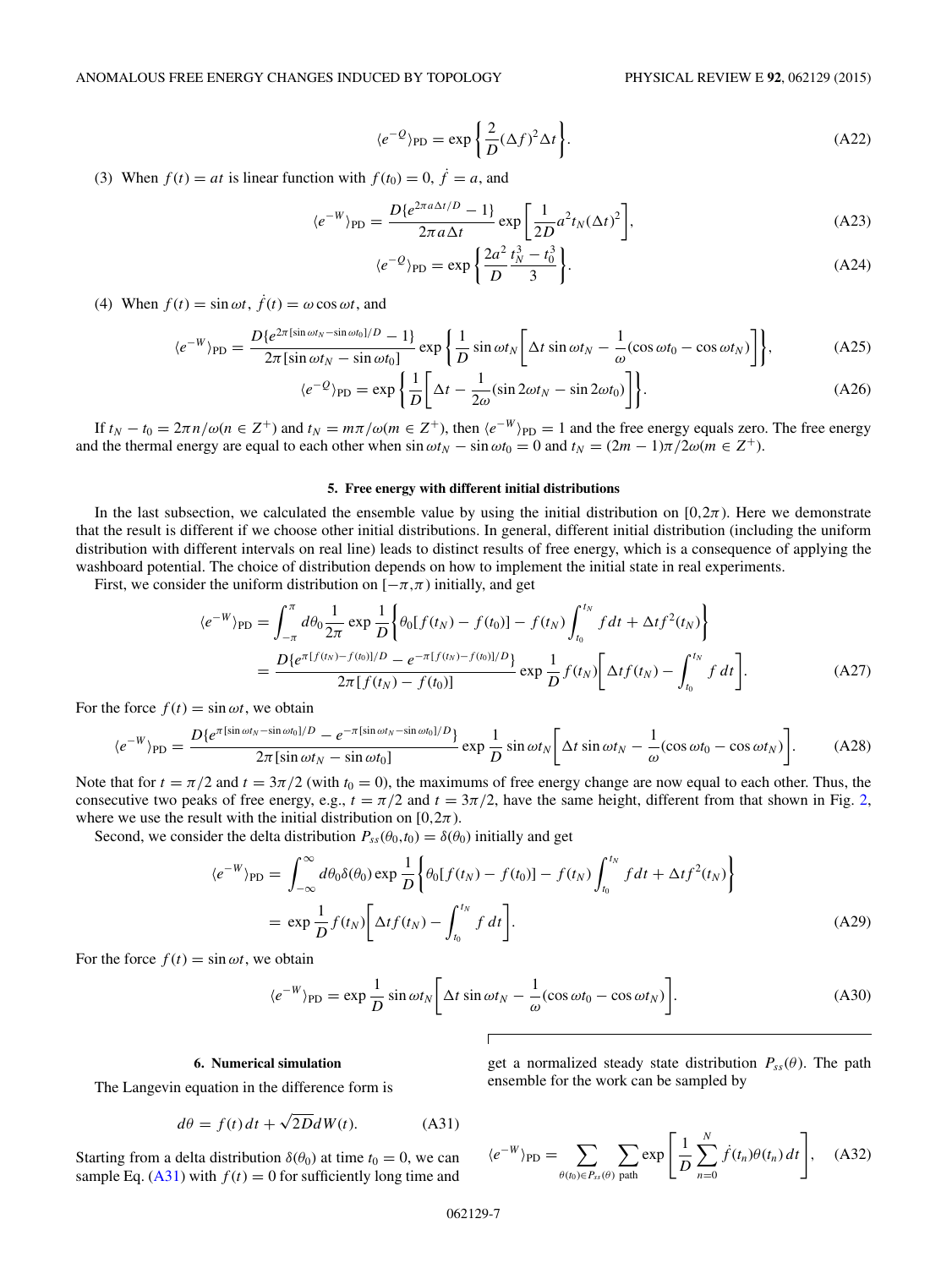where  $P_{ss}$  is the steady state distribution, and  $dt$  is small time slice.

Similarly, the path ensemble for the heat is

$$
\langle e^{-Q} \rangle_{\text{PD}} = \sum_{\theta(t_0) \in P_{ss}(\theta)} \sum_{\text{path}} \exp\left[\frac{1}{D} \sum_{n=0}^{N} \dot{\theta}(t_n) f(t_n) dt\right]. \tag{A33}
$$

For simulations, we consider the following force protocols: (1)  $f(t) = at$  is linear function with  $f(t_0) = 0$ ,  $f = a$ .

(2)  $f(t) = \sin \omega t$ , and  $f(t) = \omega \cos \omega t$ .

The case with  $f(t) = \Delta f \theta(t)$  is straightforward for simulation and thus is not plotted.

In simulations, we use  $\theta$  as a variable in  $(-\infty,\infty)$ , and does not restrict it in  $[0, 2\pi)$ , because the particle is treated as moving in a washboard potential with  $\theta \in (-\infty, \infty)$ . Then one may wonder what is the difference of simulating Eq. [\(1\)](#page-0-0) on a ring and on the real line  $R$ . The topological property of the ring space is reflected by (1) the initial distribution used in simulation is set on the ring  $[0,2\pi)$ ; (2) to get the evolved distribution on the ring, we resum up the distribution pieces on the real line with modulo of  $2\pi$ . By this procedure, for example, the steady state distribution for Eq.  $(8)$  is always uniform on the ring, while the probability distribution for Eq. [\(8\)](#page-2-0) on the real line is approaching zero everywhere. When doing analytical calculations, we treat  $\theta$  as a variable in [0,2 $\pi$ ) explicitly and then include all the possible stochastic paths in the operation process during  $\Delta t = t_N - t_0$  by counting different winding numbers and finally integrating  $\theta_N \in [0, 2\pi)$ . These different treatments on  $\theta$  in the numerical and analytic methods are essentially the same, because they both count all configurations in the path ensemble. They also lead to consistent results, as verified in Fig. [3.](#page-3-0)

# **APPENDIX B: DETAILED CALCULATION OF THE SECOND EXAMPLE**

In this Appendix, we give detailed calculation of the second example [Eq.  $(13)$ ]. The time-dependent potential function is

$$
\phi[\theta, f(t)] = \frac{1}{D} [V_0 \cos k_0 \theta - f(t)\theta].
$$
 (B1)

The steady state does not obey the Boltzmann-Gibbs distribution when the force performs  $[38]$ . As it is not straightforward to obtain an explicit formula by solving the path integral of this example, we use numerical samplings to simulate the free energy differences.

#### **Numerical simulation**

The Langevin equation in the difference form is

$$
d\theta = V_0 k_0 \sin k_0 \theta \, dt + f(t) \, dt + \sqrt{2D} dW(t). \tag{B2}
$$

The path ensemble for the work is

$$
\langle e^{-W} \rangle_{\text{PD}} = \sum_{\theta(t_0) \in P_{ss}(\theta)} \sum_{\text{path}} \exp\left[\frac{1}{D} \sum_{n=0}^{N} \dot{f}(t_n) \theta(t_n) dt\right], \quad \text{(B3)}
$$

where  $P_{ss}$  is the steady state distribution:

$$
P_{ss}(\theta_0) = \frac{1}{Z} \exp\left(-\frac{1}{D}V_0 \cos k_0 \theta_0\right),\tag{B4}
$$



FIG. 4. (Color online) Free energy of the example Eq. [\(13\)](#page-3-0) with linear force protocol  $f(t) = at$  are simulated. We consider three different values of  $k_0$  for free energy:  $k_0 = 1$ ,  $k_0 = 10$ , and  $k_0 = 50$ . The other parameters are  $t_0 = 0$ ,  $D = 1$ ,  $V = 5$ , and  $a = 0.16$ .

with the partition function:

$$
Z = \int_0^{2\pi} d\theta_0 \exp\bigg(-\frac{1}{D}V_0 \cos k_0 \theta_0\bigg). \tag{B5}
$$

Similarly, the path ensemble for the heat is

$$
\langle e^{-Q} \rangle_{\text{PD}} = \sum_{\theta(t_0) \in P_{ss}(\theta)} \sum_{\text{path}} \exp\left[\frac{1}{D} \sum_{n=0}^{N} \dot{\theta}(t_n) \times [V_0 k_0 \sin k_0 \theta(t_n) + f(t_n)] dt\right].
$$
 (B6)

Besides the figures in the main text, here we also simulate free energy and thermal energy for different values of  $k_0$  in Eq.  $(13)$ , as shown in Figs. 4 and 5.

We consider the force protocol  $f(t) = at$  with  $f = a$  in time interval  $[0, t_N]$ . We have the following approximation: When *t* is very small,  $f(t)$  in Eq. [\(13\)](#page-3-0) can be neglected. Then the particle will soon be trapped in the wells of the potential *φ*. Thus, *θ* is a constant under the ensemble average. In our simulation, we let  $k_0 = D = 1$ , and thus the potential well is at  $\theta = \pi$ . As a result, the free energy change  $\Delta \mathcal{F} \approx \pi \int_{t_0}^{t_N} f dt =$  $a\pi\Delta t$ .



FIG. 5. (Color online) Thermal energy of the example [Eq. [\(13\)](#page-3-0)] with linear force protocol  $f(t) = at$  are simulated. We consider three different values of  $k_0$  for thermal energy:  $k_0 = 1$ ,  $k_0 = 2$ , and  $k_0 = 4$ . The other parameters are  $t_0 = 0$ ,  $D = 1$ ,  $V = 3(5)$ , and  $a = 0.16$ .